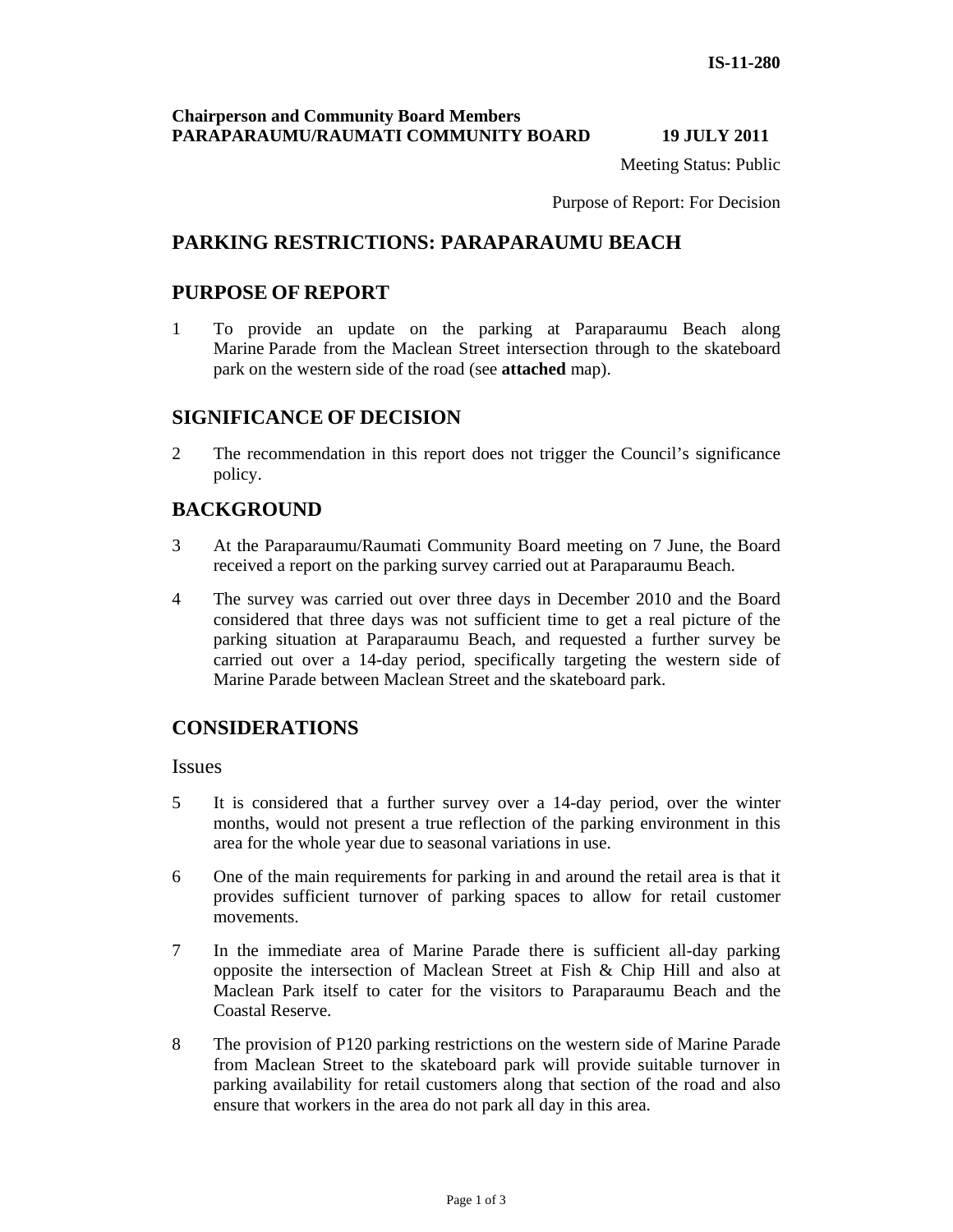9 This subsequent information was conveyed to the Paraparaumu/Raumati Community Board who have informally agreed that to proceed with the P120 parking restrictions on the western side of Marine Parade from Maclean Street to the skateboard park was appropriate, given the need to ensure that adequate parking for retail customers was provided at Paraparaumu Beach, and that a further 14-day survey was not required.

#### Financial Considerations

10 The costs of the installation of P120 parking restriction signs on the western side of Marine Parade from Maclean Street to the skateboard park would be covered by the Traffic Services budget.

#### Legal Considerations

- 11 The Land Transport Rule Traffic Control Devices 2004 Rule 54002 stipulates that:
	- *"2.1 (1) A road controlling authority must:* 
		- *(a) Authorise and, as appropriate, install and operate traffic control devices*
		- *(b) instruct road users of a prohibition or requirement that it has made concerning traffic on a road under its control".*

### Delegation

12 The Paraparaumu / Raumati Community Board has the following delegation under Part D of the Governance Structure (21 April 2011), clause 7.11:

> *Authority to approve or reject officer recommendations relating to all traffic control and signage matters, in relation to existing local roads within the community board's area, except for changes to speed restrictions on local roads…*

13 However, the Community Board needs to frame its decision as a recommendation to Council, as only Council, under the Traffic Bylaw 2010, can make the change legal.

#### **Consultation**

14 No further consultation is required.

#### Policy Implications

15 There are no policy implications.

#### **RECOMMENDATIONS**

16 That the Paraparaumu/Raumati Community Board recommend to the Council that P120 parking restrictions be installed on the western side of Marine Parade from Maclean Street intersection to the skateboard park.